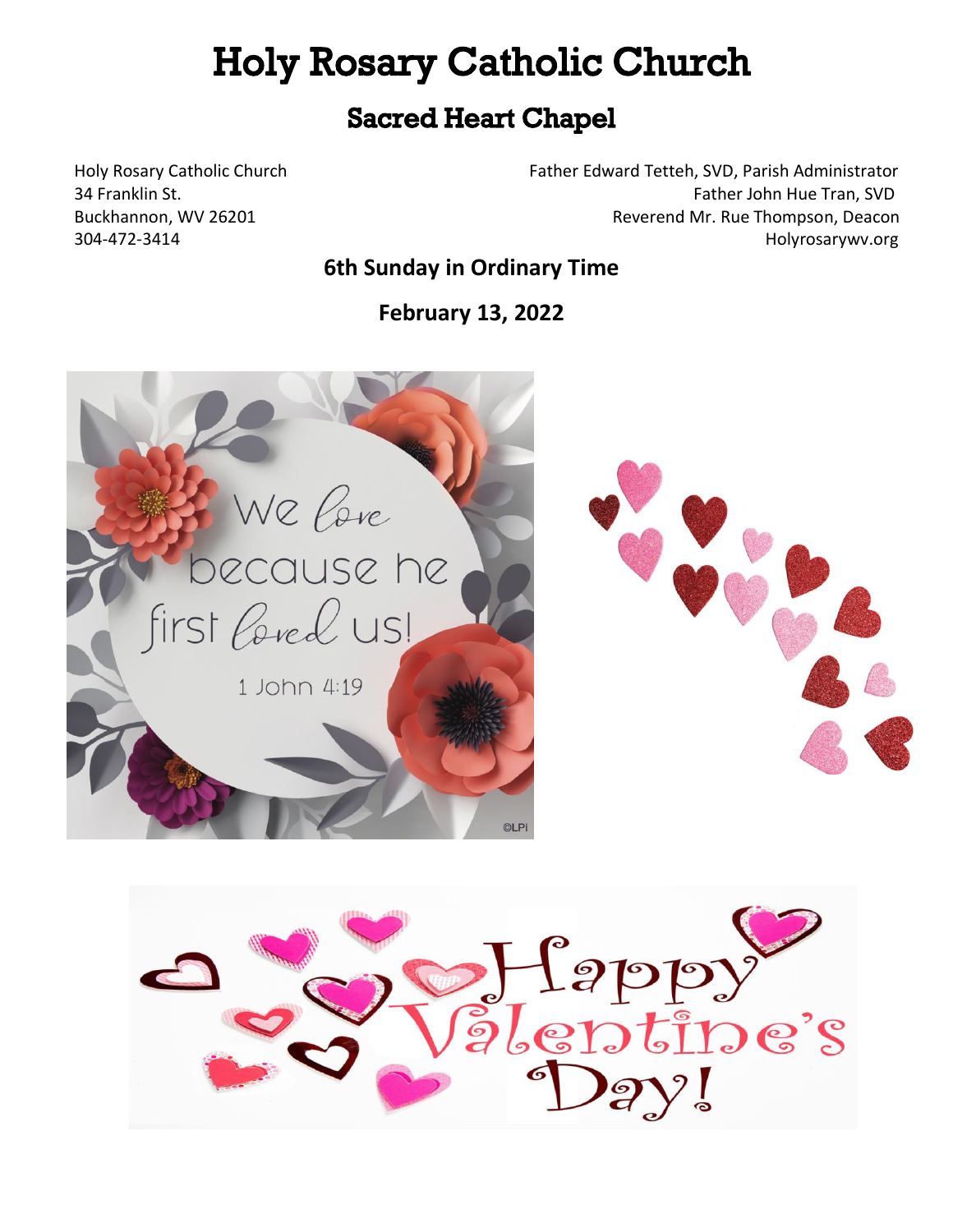### Congratulations to our First Reconciliation Students

Congratulations to the students in our School of Religion program who made their First Reconciliation at Holy Rosary on Saturday, February 12. They have been working with Mrs. Sandy Kraynok to prepare for this

Penance

special event. Please say a prayer for these special children:

> Dayla Weatherholt Bennett Power Charlie Tenney **World Day of the Sick**

Feb. 11 is World Day of the Sick, an observation introduced 30 years ago by Pope John Paul II as a way for believers to offer prayers for those suffering from illnesses and to recognize those who care for the sick.

"We are grateful to the Lord for the progress made over the years in the particular Churches worldwide. Many advances have been made, yet there is still a long way to go in ensuring that all the sick, also those living in places and situations of great poverty and marginalization, receive the health care they need, as well as the pastoral care that can help them experience their sickness in union with the crucified and risen Christ. May the Thirtieth World Day of the Sick – whose closing celebration, due to the pandemic, will not take place as planned in Arequipa, Peru, but in Saint Peter's Basilica in the Vatican – help us grow in closeness and service to the sick and to their families." (Pope Francis.) For

**A prayer for all those who work in Catholic health care on the World Day** 

**of the Sick** Loving God, you created us with the capacity to heal, to restore and to offer peace through our role in Catholic health care ministry. Help us to be signs of love and compassion in the world today — honoring every person we meet who is in need of healing. When our burdens are heavy, renew us, remind us of the blessing of our calling and reawaken our commitment to the healing ministry. Amen.

more information on this important day, please go to www.chausa.org.

#### **Superbowl Subs Pick-Up**

You may pick up your subs in Marist Hall on February 13 from 12-1 p.m. Thanks!

#### Our Diaper Bank is Back!

Since the Pandemic, our services at The Parish House have been limited. Recently, we have been asked to "REvive" our Diaper Bank Ministry. I have contacted a

few parishioners and there is interest in starting up, but we will need your support. There are 3 ways to help. 1} Bring your donations of diapers and wipes to the Hall so we can begin with a good supply. 2} Place a donation in the "Needy" basket marked for Diaper Bank. 3} Donate an hour or more of your time, 9am-1pm; just call me at 472-2431 to arrange that. Please consider how you can be a

**Hearing Assistance Devices** Thanks to a generous grant from the Diocesan Catholic Sharing Appeal, Holy Rosary was able to purchase 4 personal hearing assistance devices for use during our liturgies. The devices are linked to our sound system and designed to amplify sound for individuals to use during the liturgy. If you would like to use one, they are located on the table at the entrance to the church. Please return them to this table after mass. These will be cleaned and reused each week.

part of this worthy ministry. This can make a difference in our community and may impact a temptation to seek abortion due to economic issues. Sincerely, Sarah Ziems

#### **Our Sympathies**

We pray for the soul Albert Gene Zara, who died last week. Albert is the father of our parishioner, Krista Lewellyn and husband of Patricia Zara who died recently. May his soul, and all the souls of the faithful departed, rest in peace.

#### **Knights Of Columbus Council 603 Father Mark T. Gallipeau Scholarship**

The Elkins Council 603 of the Knights of Columbus is pleased to announce the 2022 Father Mark T. Gallipeau High School scholarship. The scholarship was established through the vision of the Elkins Council of the Knights of Columbus. The Elkins Council 603 is offering one (1) scholarship to an active catholic High School senior. Applications are open to all active members of the Holy Rosary, Saint Patrick's of Coalton, or Saint Brendan's parish. One (1) \$2000.00 scholarship will be awarded (divided into 4 \$500.00 payments over four years as long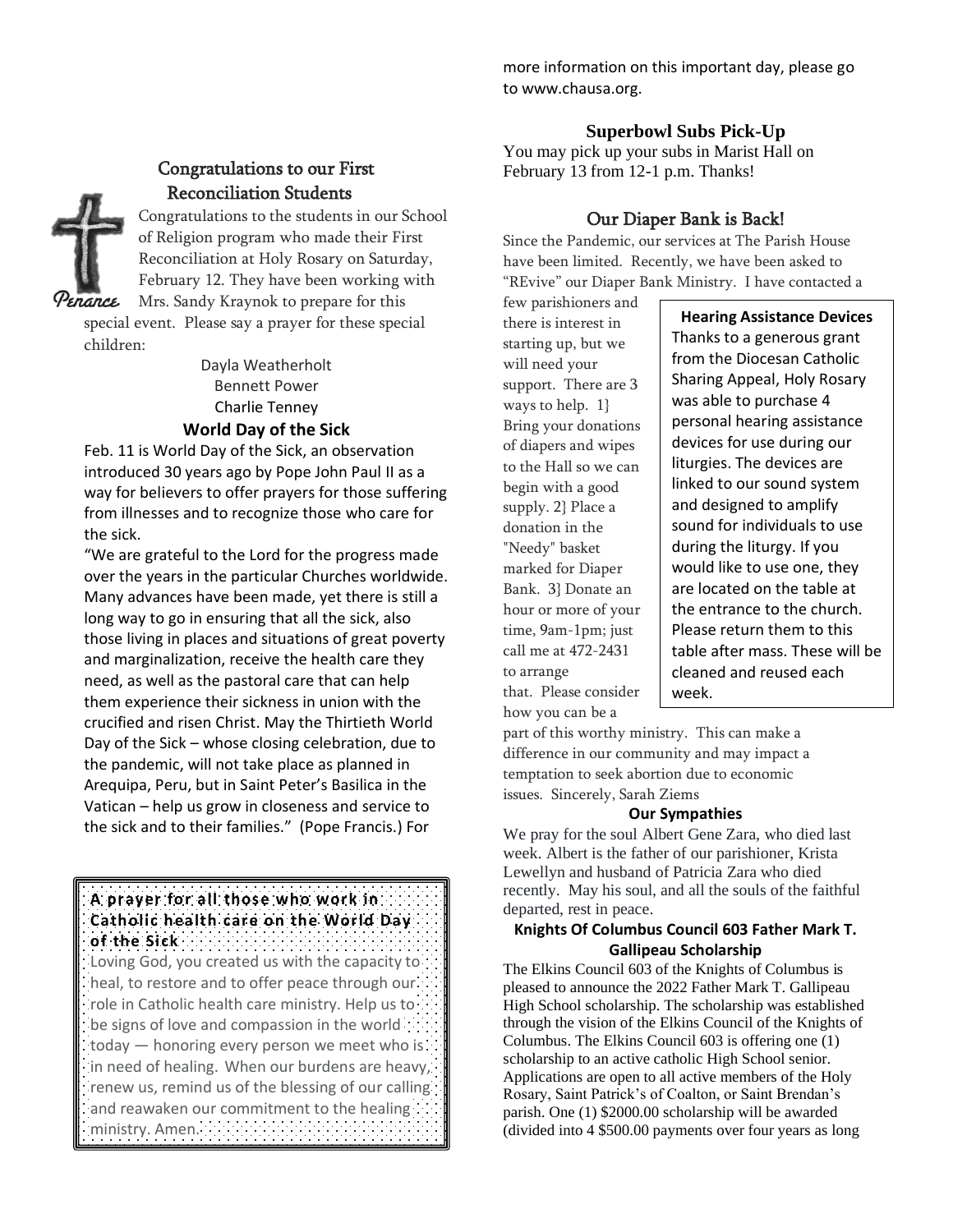as the student is enrolled in a full time program). The Father Mark T. Gallipeau Memorial Scholarship is intended to recognize a catholic student High School senior who has demonstrated commitment to their school, church, community and exhibited academic achievement. The available scholarship is as follows:

•\$2000.00 for the **Father Mark T. Gallipeau Memorial Scholarship** is open to all active members of the Holy Rosary, Saint Patrick's of Coalton, or Saint Brendan's parish that are seniors in High School, with preference given to the children and grandchildren of members of Council 603 **Exclusively for incoming freshmen who will be enrolled full-time in an accredited four year, two year, or technical program in the United States. Applications can be downloaded at: http://stbrendanwv.weebly.com/ DEADLINE: April 22, 2022**

#### **Easter Baskets for our Community**

Crosslines will again be providing Easter boxes to the needy and they are asking for our help. Please drop off your donations to Crosslines, or to the box provided in Marist Hall. These items are needed: instant mashed potatoes or boxed scalloped, canned veggies (any kind is fine), boxed brownie mix, plastic Easter eggs and small size candy/chocolate, such as Hershey kisses. (Candy items are needed by March 10th.) If you would like to make a monetary donation, please know that those funds will be used to cover the cost of one dozen eggs per family. Distribution will begin Saturday, April 9 and conclude on Thursday, April 14. Please have your donations in Marist Hall by April 3rd. Thank you so much for all you do to support the mission and ministry at Crosslines.

**Welcome Br. Carlos Jose Ferrada Montero, SVD** We welcome our SVD General Visitor, Br. Montero, SVD to our Holy Rosary Parish & Sacred Heart Chapel Community. He is our JPIC Coordinator and Assistant Coordinator of Br. Formation for the worldwide Society. He will arrive here on Monday, Feb. 14 and return to Chicago on Tuesday Feb. 15. In preparation of the SVD General Chapter next year in Rome, one of our confreres in our Generalate in Rome visits us in our provinces/districts to familiarize himself with our missionary work. Enjoy your stay here Br. Carlos!

#### **Flocknote Every Day!**

We send a Flocknote email every day to show we're thinking of you and praying for you! If you are not receiving the emails, check your spam folder. The messages are sometimes marked as spam by your email provider (even Fr. Ed's Flocknote went to spam last week!!). If it went to spam, please add ["mail@flocknote.com"](mailto:mail@flocknote.com) to your contact list. If you aren't signed up for Flocknote, send your email address and phone number to Mary at [Mash111@aol.com.](mailto:Mash111@aol.com)

**Catholic Calendars Available**

Our Catholic calendars for 2022 are available at the doors of the church! We are very grateful to Nick and April Cutright of Heavener and Cutright Funeral Home in Buckhannon for sponsoring our calendars for the year.

#### **Second Collection in February**

The Diocese has combined two collections for the month of February. These will be collected on February 13: Black and Indian Missions and Home Missions. The envelopes for those collections are in the envelope box, but they may be under a different date since the diocese changed this after the envelopes went to print. As always, thanks for your donations.

#### **Celebrate With your Parish Family!** Now accepting **February** Celebrations**!**

Ken Westfall – Feb. 6 Francis Boyles – Feb. 6 Charlie Anderegg – Feb. 15 Jerry Moore - Feb. 15 Payton Knicely – Feb. 19 Diana Thompson - Feb. 22

ANNIVERSARIES a Celebrate

Congratulations to Mike and Linda Hicks who celebrated their anniversary on February 6! Best wishes to you both!

#### **Our Bulletin Prayer List**

January and February are the times that we generally renew our bulletin prayer list. Our friends and family in need of prayer have been added throughout the year and we try to refresh this list for the year to come. Please, we will be happy to add anyone who is in need of prayer at this time. You may drop your prayer requests in the collection basket or give them to Father Ed or Father John. We will continue to pray for all those in need. The new list continues this weekend.

#### **Please remember in your prayers:**

Rue Thompson, Butch Cain, Jalen Welcome, Tori Odom, Dolores Reynoso, Nina Stump, Kate Deasy, Linus Deasy, Rosemary Austin, Phil Halligan, Pat Dagneault, David Daignault, Randy Trent, Macyah Riley, Karen Trent, Ellie McCarthy, Dee Boring, Duane Lohr, Christine Bengle, Frances Becke, Daphne Johnston, Josephine Baxa.

#### **Please pray for men and women in the military.**

Please pray for our Homebound: Mary Stump, Anna Stalnaker, Ron Frye, Rocenia Asbury, John Sneberger, Lorraine McLean, James McCartney,

Nancy Beverlin, Shirley Linger, William McLean, Anna Powell, Barbara Elmore, Helena Bessinger, Virginia Cerullo, Alan and Jimmie Jo Simmon, Barbara Hillberry, Donnie Cox.

#### **Stewardship**

**Last Week's Collection:**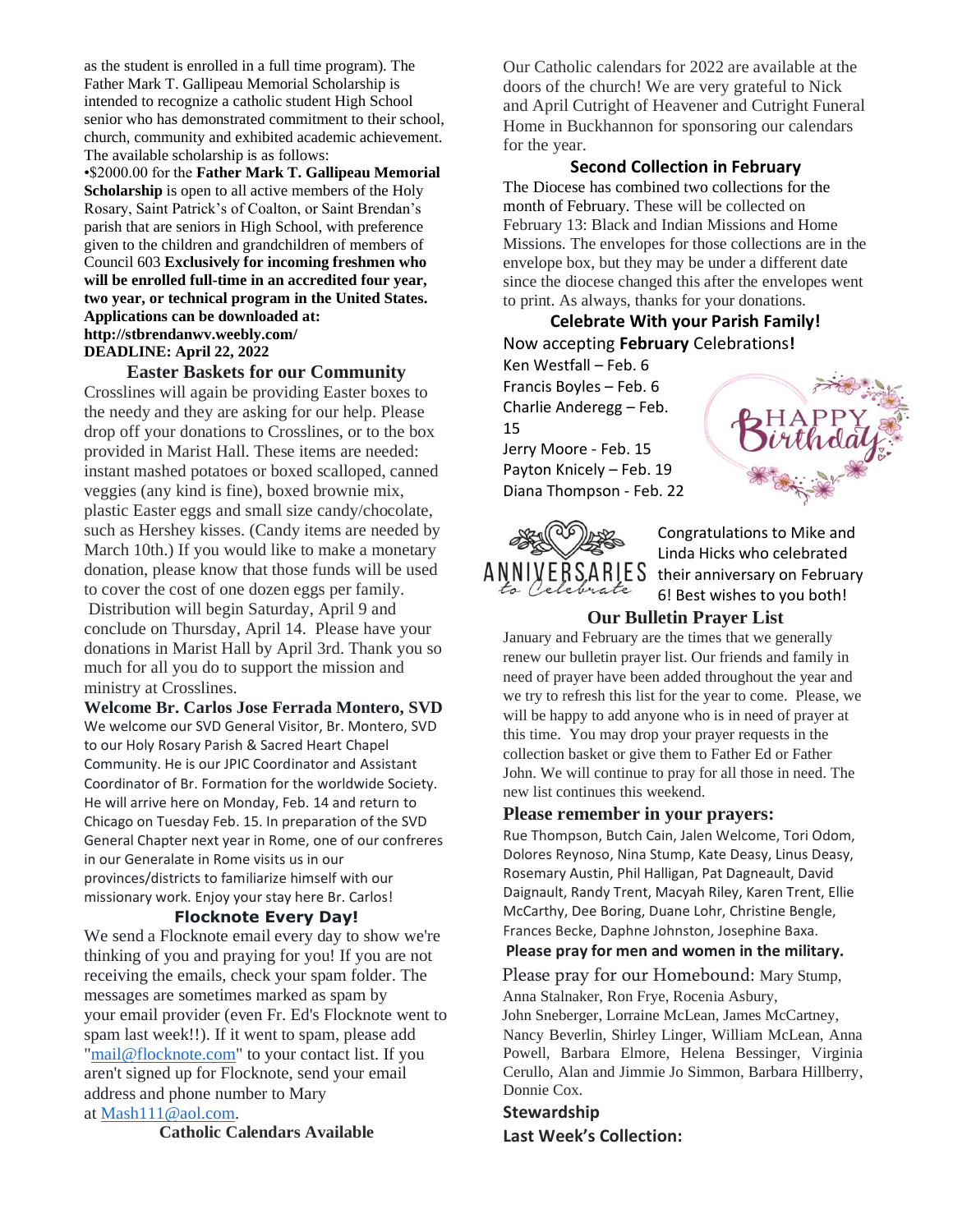#### **Eucharistic Liturgies**

**Saturday, Feb. 12** – 7 p.m. Parishioners (Holy Rosary) **Sunday, Feb. 13 –** 9 a.m. – +Giovanna Ricottilli (Holy Rosary). **8 p.m.** – for students and teachers (WVWC) **Monday, Feb. 14 –** no mass **Tuesday, Feb. 15 –** 7:30 a.m. +Margaret Zazworski, Hernandez Family (Holy Rosary) Wednesday, Feb. 16 - 7 p.m. +Rodger Lundell and +Charles Sandreth (Holy Rosary) 6 p.m. Holy Hour (We pray for our benefactors) **Thursday, Feb. 17 –** 7:30 a.m. +Amelia Derico (Holy Rosary) **Friday, Feb. – 18** 7:30 a.m. +Roberta Karp (Holy Rosary) **Saturday, Feb. 19** – 7 p.m. +Parishioners (Holy Rosary) **Sunday, Feb. 20**– 9 a.m. +Amelia Derico (Holy Rosary) Noon – +Kathryn Mace (Sacred Heart) 8 p.m. – Holy Rosary Parishioners (WVWC)

### **Envelopes: \$2,880.00 Loose: \$23.00 Attendance: 2/5: 30 2/6: 74**

#### **Homebound Addresses**

If you would like to send cards to the homebound of our parish, please call or email Mariann Jack for the updated addresses. Valentine's Day is the perfect time!

#### **Men's Group is Back**

The Holy Rosary Men's Group is back in Marist Hall. They will continue their studies and fellowship. Please note that the meetings will now begin at 10 a.m. each Saturday. Call Skip Gjolberg for more information.

|          | Sat. Feb. Sun.<br>12 |               | Sat.<br>Feb. 13 Feb. 19 Feb. 20 | Sun.        |
|----------|----------------------|---------------|---------------------------------|-------------|
| Lectors  | Rosanne<br>W.        | Andrea<br>E.  | Maria<br>G.                     | Sandy<br>К. |
| Greeters | Mary B.              | Charlie<br>М. | Cheryl<br>& Jerry               | Tracy<br>М. |

PICK OF THE WEEK

# **FORMED**

#### **February 13, 2022**





To set up your free account visit formed.org/signup and select our parish.